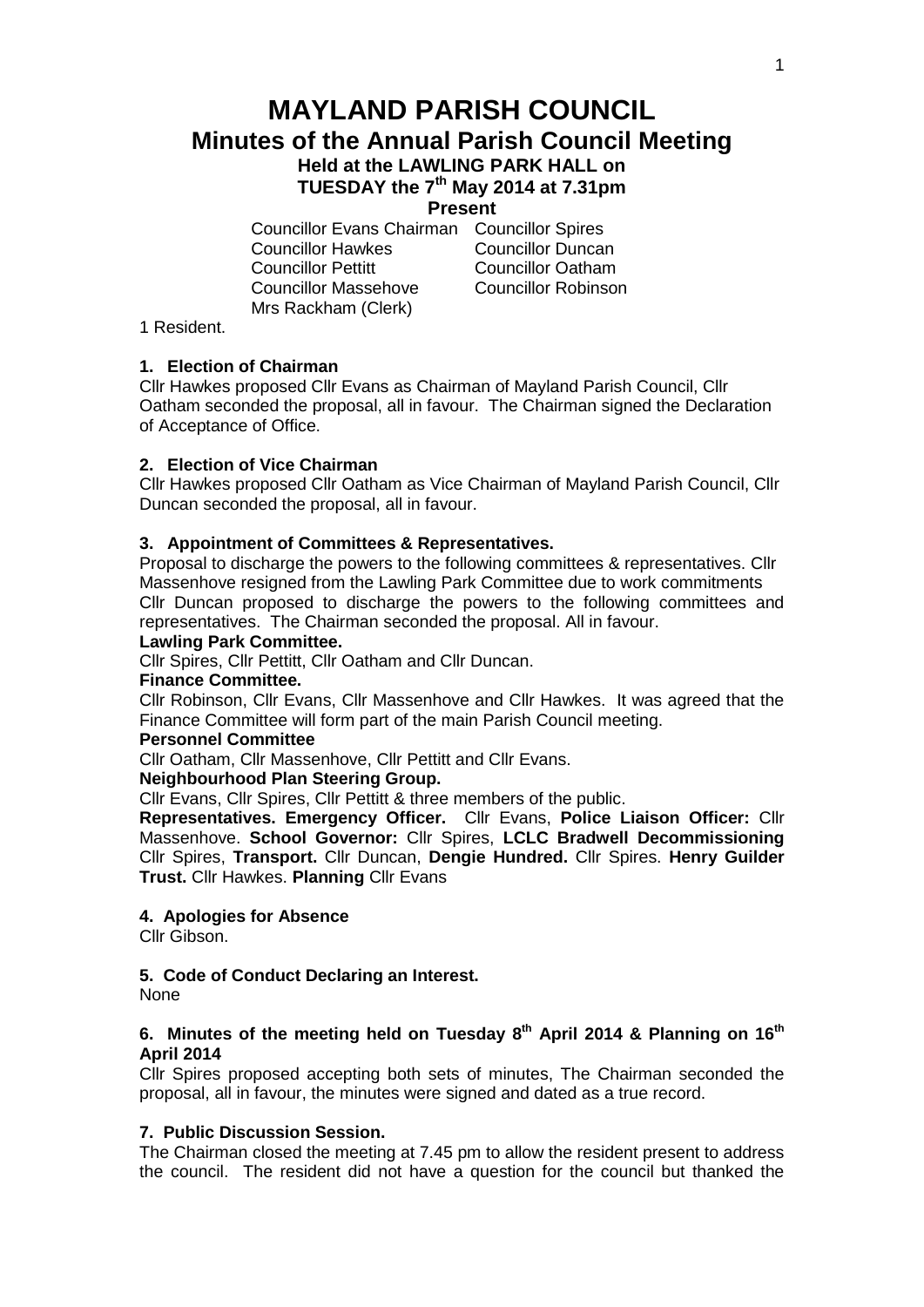Councillors for all their hard work. The Chairman reconvened the meeting at 7.47 pm.

# **8. Finance & Risk Assessment.**

All payments and receipts will be presented to the council. Cllr Pettitt proposed accepting all the payments and receipts listed below. Cllr Massenhove seconded the proposal, all in favour, two Cllrs signed each cheque.

|           |                                | <b>Payments</b>                 |          |
|-----------|--------------------------------|---------------------------------|----------|
| Date      | Payee                          | Service/supply                  | Gross    |
| 06-May-14 | <b>ASAP Office Services</b>    | <b>Internal Audit</b>           | 123.90   |
| 06-May-14 | Brown Brothers Distrib Ltd     | Gravitex                        | 107.88   |
| 06-May-14 | Brown Brothers Distrib Ltd     | Gravitex                        | 35.96    |
| 06-May-14 | Fordesigns                     | Signs at Lawling Park           | 3216.00  |
| 06-May-14 | Zurich Municipal               | <b>Insurance Premium</b>        | 2862.47  |
| 06-May-14 | Mrs J Rackham                  | Mileage to & from Int Auditor   | 16.00    |
| 06-May-14 | The Printing Place             | Annual Review printing          | 452.75   |
| 06-May-14 | Mayland PCC                    | Donation S137 Cemetery          | 400.00   |
| 06-May-14 | LJ Green Construction Ltd      | Construct path at TC entrance   | 4442.40  |
| 06-May-14 | MSJ Garwood & Son              | Aerating & Rolling F. pitches   | 255.10   |
| 06-May-14 | MSJ Garwood & Son              | <b>Grass Cutting April</b>      | 1663.10  |
| 06-May-14 | Cummins & Jennings Ltd         | Paint & painting equipment      | 79.20    |
| 06-May-14 | A & J Lighting Solutions Ltd   | <b>TC Lighting Maintenance</b>  | 42.90    |
| 06-May-14 | A & J Lighting Solutions Ltd   | <b>Street Light Maintenance</b> | 50.40    |
| 06-May-14 | Diamond Windows                | LPH Replacement Windows         | 3450.00  |
| 23-May-14 | Mr A Kemp                      | Salary                          | 185.12   |
| 23-May-14 | Mr D Leete                     | Salary                          | 254.17   |
| 23-May-14 | Mrs J Rackham                  | Salary                          | 1108.10  |
|           |                                | <b>Receipts</b>                 |          |
| 16-Apr-14 | <b>Mayland Boxing Club</b>     | Fees May                        | 168.00   |
| 25-Apr-14 | <b>Maldon District Council</b> | 1/2 Precept                     | 40000.00 |
| 30-Apr-14 | <b>Various Residents</b>       | LPH Fees & Deposits             | 241.00   |

**Accounts 2012/13** Each Councillor has received a copy of the accounts. The accounts were agreed at the April meeting of this council **minute reference 08/04/14/61.** Two additions to the Asset Register was added and the revised amount signed by the RFO & the Chairman.

The Chairman advised the council of the letter received from the Prime Minister David Cameron MP. Informing the council that there is a £2,000 reduction in National Insurance Contributions Employers pay that can be claimed by Parish Councils. This information is incorrect. The Clerk discovered that approximately 8,000 Parish Council's received this letter and they are unable to claim. EALC and SLCC have also circulated information to this effect. Cllr Hawkes commented on the cost of postage to send these letters to each Parish Council.

### **Risk Assessment.**

The Internal Auditors report recommended that a copy of the quarterly accounts be kept with the appropriate minutes. It was agreed that the minutes record the decisions of the council and cannot include any extra papers. The other minor recommendations were noted.

The RA document was read in its entirety, Cllr Robinson seconded the proposal, Cllr Spires seconded the proposal, all in favour, motion carried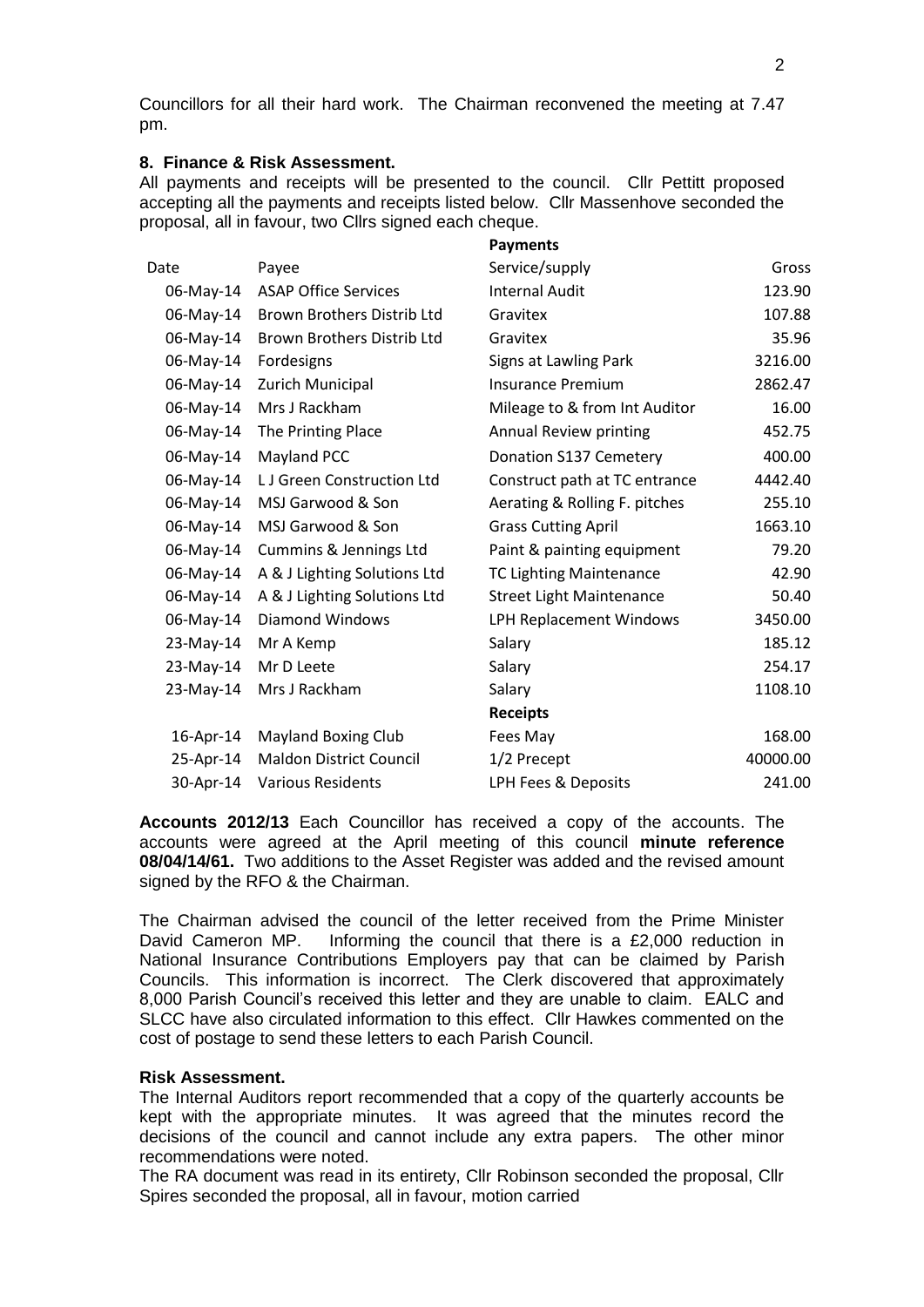**Insurance document**. Copy of new insurance document was discussed; the second storage container was added to the policy. The policy was agreed.

**Financial Regulations**. The Draft Financial Regulations 2014 was discussed at length. Alterations were made to the document Cllr Spires proposed accepting the amended FR's Cllr Hawkes seconded the proposal, all in favour, motion carried. **The Clerk will action the amendments and circulate via email a copy to each Councillor.**

**Standing Orders.** A decision to accept the document and any changes that maybe required. . The new standing orders were adopted in December, **Minute reference 10/12/13/39/87.** No further alterations were required.

### **9. Lawling Park.**

Each Cllr has received a copy of the minutes from the April LPC meeting. Cllr Hawkes commented that the Jubilee Oak tree was dead.

Extension to hall. Architect. The estimate of costs of employing an Architect were read by the Chairman.

The boxing club cannot get funding to help with the cost of the extension as all avenues explored by them (so far) require them to have a lease to the building. This is not something the Parish Council will agree to. Cllr Spires reported that the Lawling Park and its facilities do not make a profit and that they will never do so. The park is free for the residents to use and the facilities for a small fee. He reported that the previous extension to provide changing facilities for sports clubs to use doesn't make a profit but provides a facility which is probably the best in the area. Following further discussion it was agreed that the extension will be built for use by all residents and sports clubs, not specifically for the boxing club. It will provide a small meeting room and a council office for the Clerk and a larger hall which can be sectioned off by folding doors. Cllr Spires proposed this council accepts the Architects proposal regarding the LPH extension to provide the four stages listed in her letter at a cost of  $£4805 + \sqrt{AT}$ . Cllr Duncan seconded the proposal, a vote was taken, 6 yes, 2 abstained. Motion carried. **Clerk** to action.

### **10. Planning.**

## **Planning decisions made by the local Planning Authority.**

**HOUSE/MAL/14/00111.** Erection of a single storey rear and side extension with pitched roof. 63 Bramley Way Mayland Essex CM3 6ES Approved

**HOUSE/MAL/14/00138.** Two-storey, hipped roof side extension with the inclusion of a single-storey pitched roof rear extension and pitched roof dormers to the front and rear. 9 Nipsells Chase Mayland Essex CM3 6EH Refused.

**FUL/MAL/14/00164.** Reduction of existing storage lean-to, demolition of disused barns, erection of 2no. dwellings with associated parking area. Firth View Steeple Road Mayland Essex Refused.

#### **Cllr Massenhove left the meeting at 9.55 pm**

### **11. Personnel.**

Clerks Vacancy. The advert has appeared on EALC's website and been circulated to all PC/TC's in Essex. It is on the front page of the Mayland's Mayl. It was agreed to ask MDC/ECC if they can add it to their website vacancy pages. **Clerk** to action.